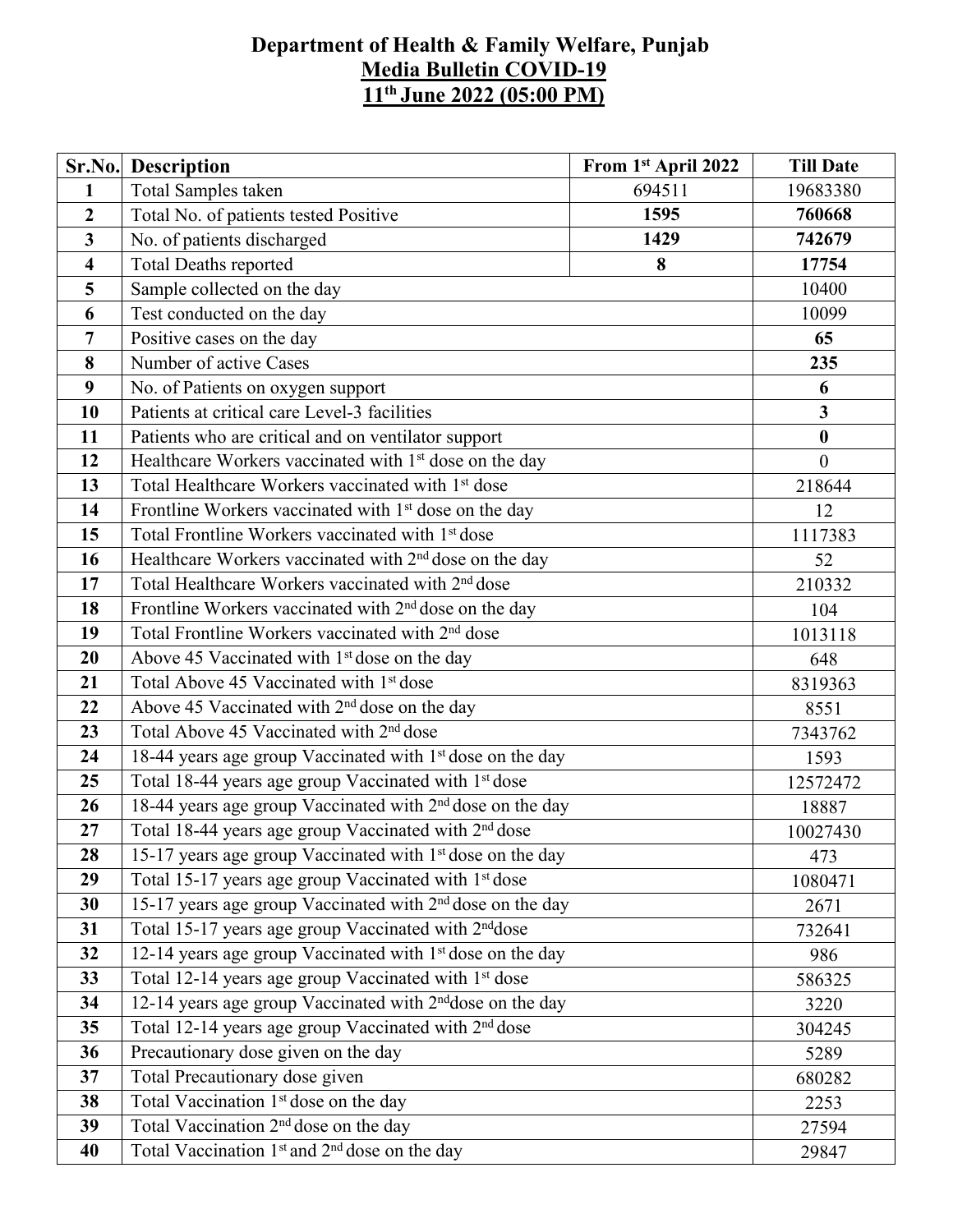## **On 11 th June 2022**

| 1. | Number of New patients<br>admitted in ICU           | <b>Nil</b>                                                                            |
|----|-----------------------------------------------------|---------------------------------------------------------------------------------------|
| 2. | Number of New patients put<br>on ventilator support | <b>Nil</b>                                                                            |
| 3. | Number of New patients<br>discharged                | 24<br>(Fazilka-1, Hoshiarpur-7, Jalandhar-2, Patiala-3, SAS<br>Nagar-10, SBS Nagar-1) |
| 4. | Number of New deaths<br>reported                    | <b>Nil</b>                                                                            |

## **Patients reported Positive on 11 th June 2022 - 65**

| <b>District</b>  | <b>Number of</b><br><b>Cases</b> | <b>Positivity</b> | Case<br><b>Details</b> | <b>Remarks</b>         |  |
|------------------|----------------------------------|-------------------|------------------------|------------------------|--|
| <b>SAS Nagar</b> | 21                               | 3.07%             | 21 New Cases           | 684 Samples<br>Tested  |  |
| Ludhiana         | 13                               | 0.54%             | 13 New Cases           | 2415 Samples<br>Tested |  |
| Hoshiarpur       | $\overline{7}$                   | 2.06%             | 7 New Cases            | 339 Samples<br>Tested  |  |
| Jalandhar        | $\overline{7}$                   | 0.53%             | 7 New Cases            | 1329 Samples<br>Tested |  |
| FG Sahib         | 6                                | 2.74%             | 6 New Cases            | 219 Samples<br>Tested  |  |
| Patiala          | 4                                | 1.55%             | 4 New Cases            | 258 Samples<br>Tested  |  |
| Fazilka          | $\overline{2}$                   |                   | 2 New Cases            | 7 Samples<br>Tested    |  |
| Amritsar         | $\mathbf{1}$                     | 0.09%             | 1 New Case             | 1089 Samples<br>Tested |  |
| Bathinda         | $\mathbf{1}$                     | 0.45%             | 1 New Case             | 222 Samples<br>Tested  |  |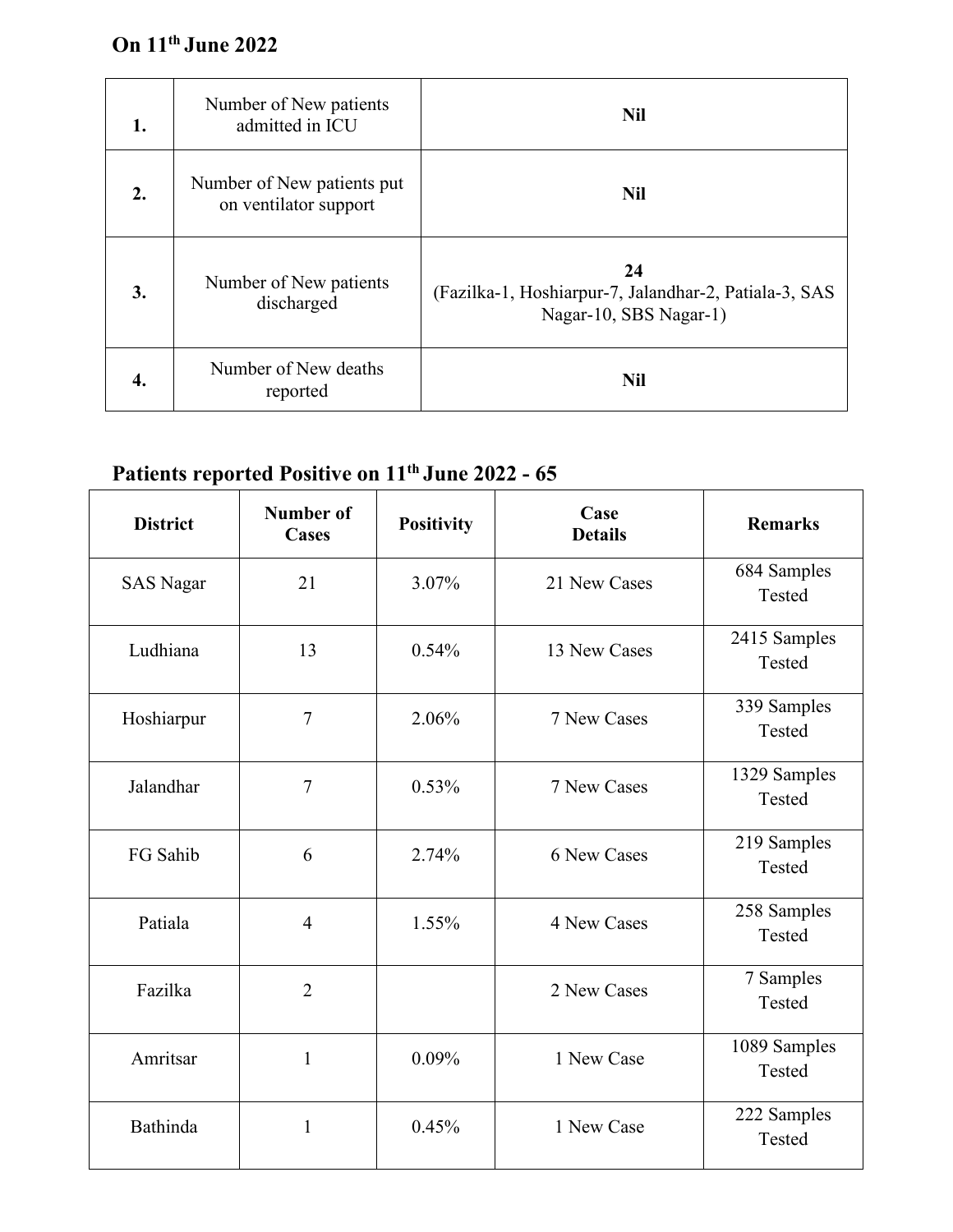| Kapurthala           | $\mathbf{1}$     | 0.53%    | 1 New Case | 190 Samples<br>Tested |
|----------------------|------------------|----------|------------|-----------------------|
| Pathankot            | $\mathbf{1}$     | 0.71%    | 1 New Case | 141 Samples<br>Tested |
| <b>SBS</b> Nagar     | $\mathbf{1}$     | 0.85%    | 1 New Case | 117 Samples<br>Tested |
| Barnala              | $\boldsymbol{0}$ | $0.00\%$ | Nil        | 154 Samples<br>Tested |
| Faridkot             | $\boldsymbol{0}$ | $0.00\%$ | <b>Nil</b> | 150 Samples<br>Tested |
| Ferozepur            | $\boldsymbol{0}$ | $0.00\%$ | <b>Nil</b> | 87 Samples<br>Tested  |
| Gurdaspur            | $\boldsymbol{0}$ | $0.00\%$ | <b>Nil</b> | 244 Samples<br>Tested |
| Malerkotla           | $\boldsymbol{0}$ | $0.00\%$ | <b>Nil</b> | 19 Samples<br>Tested  |
| Mansa                | $\boldsymbol{0}$ | $0.00\%$ | Nil        | 223 Samples<br>Tested |
| Moga                 | $\boldsymbol{0}$ | $0.00\%$ | <b>Nil</b> | 281 Samples<br>Tested |
| Muktsar              | $\boldsymbol{0}$ | $0.00\%$ | Nil        | 172 Samples<br>Tested |
| Ropar                | $\boldsymbol{0}$ | $0.00\%$ | <b>Nil</b> | 378 Samples<br>Tested |
| Sangrur              | $\boldsymbol{0}$ | $0.00\%$ | <b>Nil</b> | 701 Samples<br>Tested |
| Tarn Taran           | $\boldsymbol{0}$ | $0.00\%$ | Nil        | 680 Samples<br>Tested |
| On the Day<br>Punjab | 65               | 0.64%    |            |                       |
|                      |                  |          |            |                       |